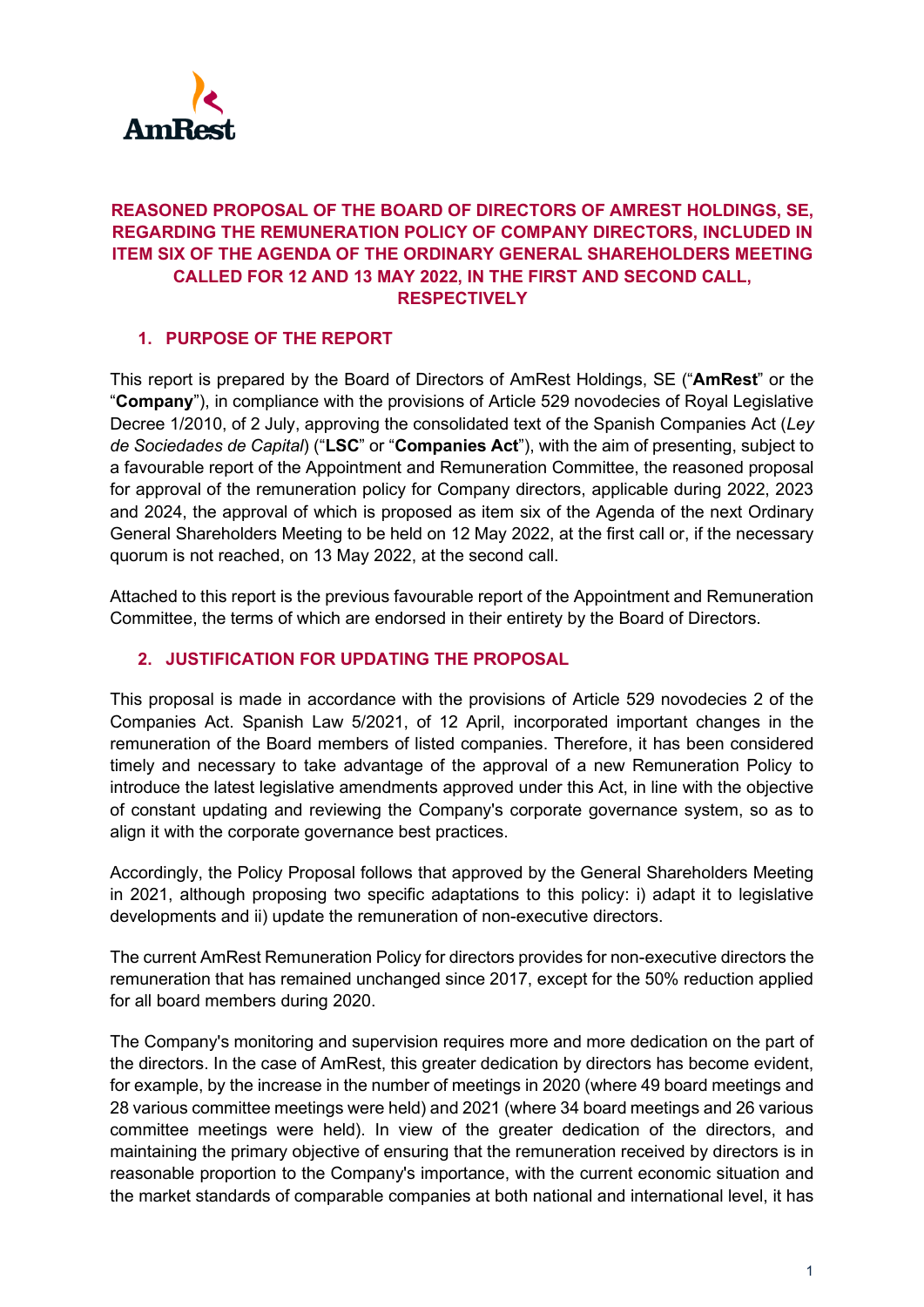

been considered necessary and appropriate to proceed with this review, which ensures maintaining the previous principles of proportionality and reasonableness.

In turn, remuneration must be adequate to attract and retain the directors of the desired profile and to reward the dedication, qualification and responsibility required by the office, without compromising the independence of the directors' judgement. This Committee considers that the achievement of these objectives is facilitated by the proposed review.

Likewise, the remuneration of the Executive Chairman for the performance of his executive functions is maintained under the same terms, as approved in the Remuneration Policy for Directors at the Ordinary General Shareholders Meeting held on 12 May 2021. However, the Policy proposed for approval includes items relating to the contracts of directors which must be noted, in accordance with the provisions of the new regulations in force.

For all these reasons, the Board has agreed to propose a remuneration policy to the General Shareholders Meeting for approval that would give continuity to the Company's remuneration policy in effect during the last financial years, but adapting it to the new circumstances and organisational structure of the Company, as well as to regulatory developments.

## **3. VALID PERIOD**

This Policy will come into effect on the date of its approval by the Ordinary General Shareholders Meeting and will apply to financial years 2022, as of its approval, 2023, 2024 and 2025. Without prejudice to amendments that, at any time, may be approved by the Ordinary General Shareholders Meeting of the Company.

### **4. CONCLUSION**

The Board of Directors of AmRest considers that the remuneration of directors provided for in the remuneration policy proposed to the General Meeting is in reasonable proportion to the Company's importance, its current economic situation and the market standards of comparable companies.

## **5. PROPOSAL FOR RESOLUTION SUBMITTED TO THE ORDINARY GENERAL SHAREHOLDERS MEETING FOR APPROVAL**

In view of the foregoing, the Board of Directors submits to the Ordinary General Shareholders Meeting the following proposal for resolution:

*"Remuneration policy for directors for financial years 2022, as of its approval, 2023, 2024 and 2025.* 

*Approve, in accordance with the provisions of Article 529 novodecies of the Companies Act, and in accordance with the reasoned proposal approved by the Board of Directors, which accompanies the mandatory report of the Appointment and Remuneration Committee, the remuneration policy for directors, which will apply for financial years 2022 (as of its approval), 2023, 2024 and 2025. With respect to financial year 2022, this remuneration policy replaces,*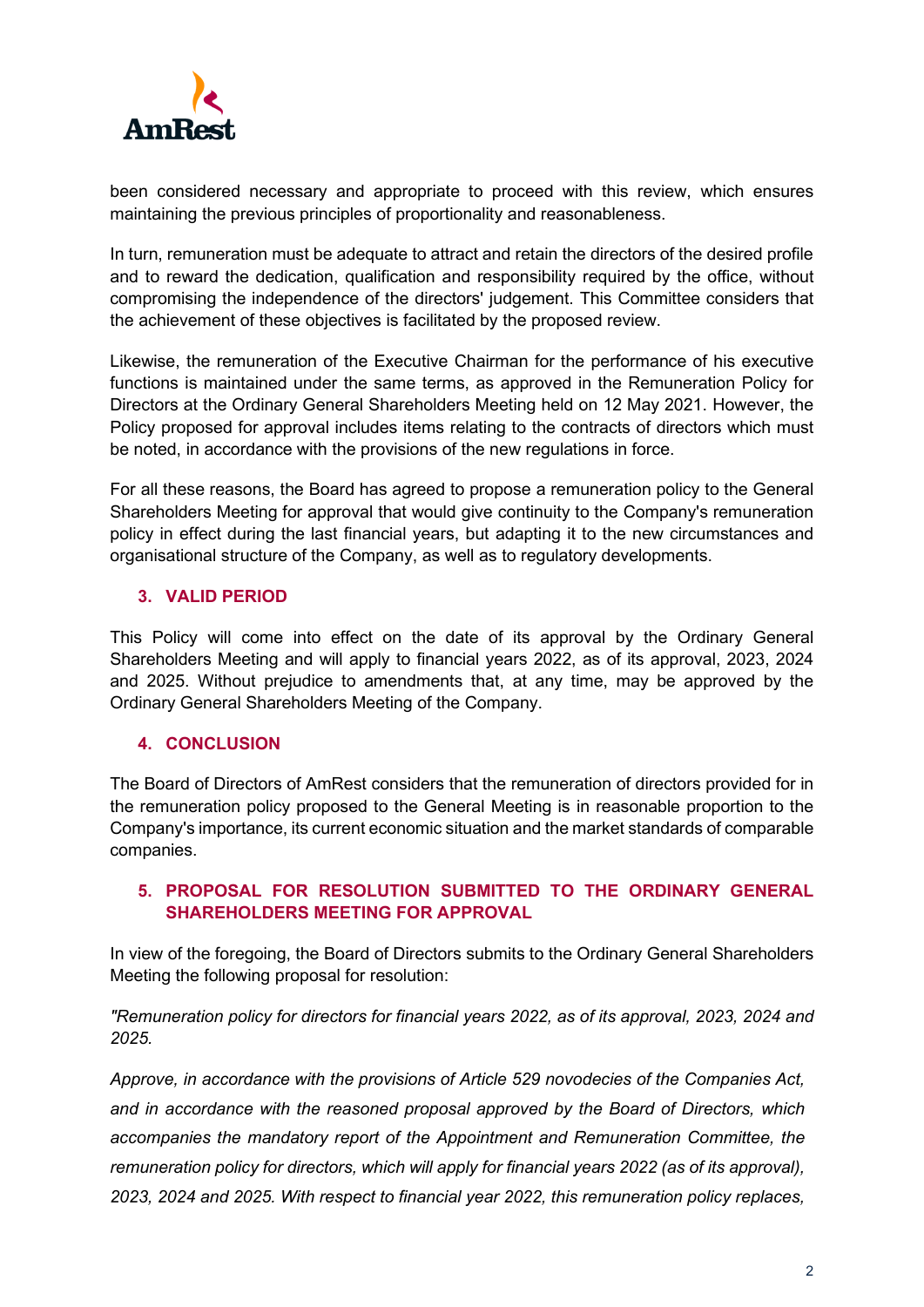

*from the date of its approval, the text of the remuneration policy for directors, applicable for financial years 2021 to 2023, which was approved at the Ordinary General Shareholders Meeting held on 12 May 2021. The full text of the remuneration policy for directors has been made available to shareholders since the date of publication of the call for the General Meeting."*

In Madrid, on 31 March 2022.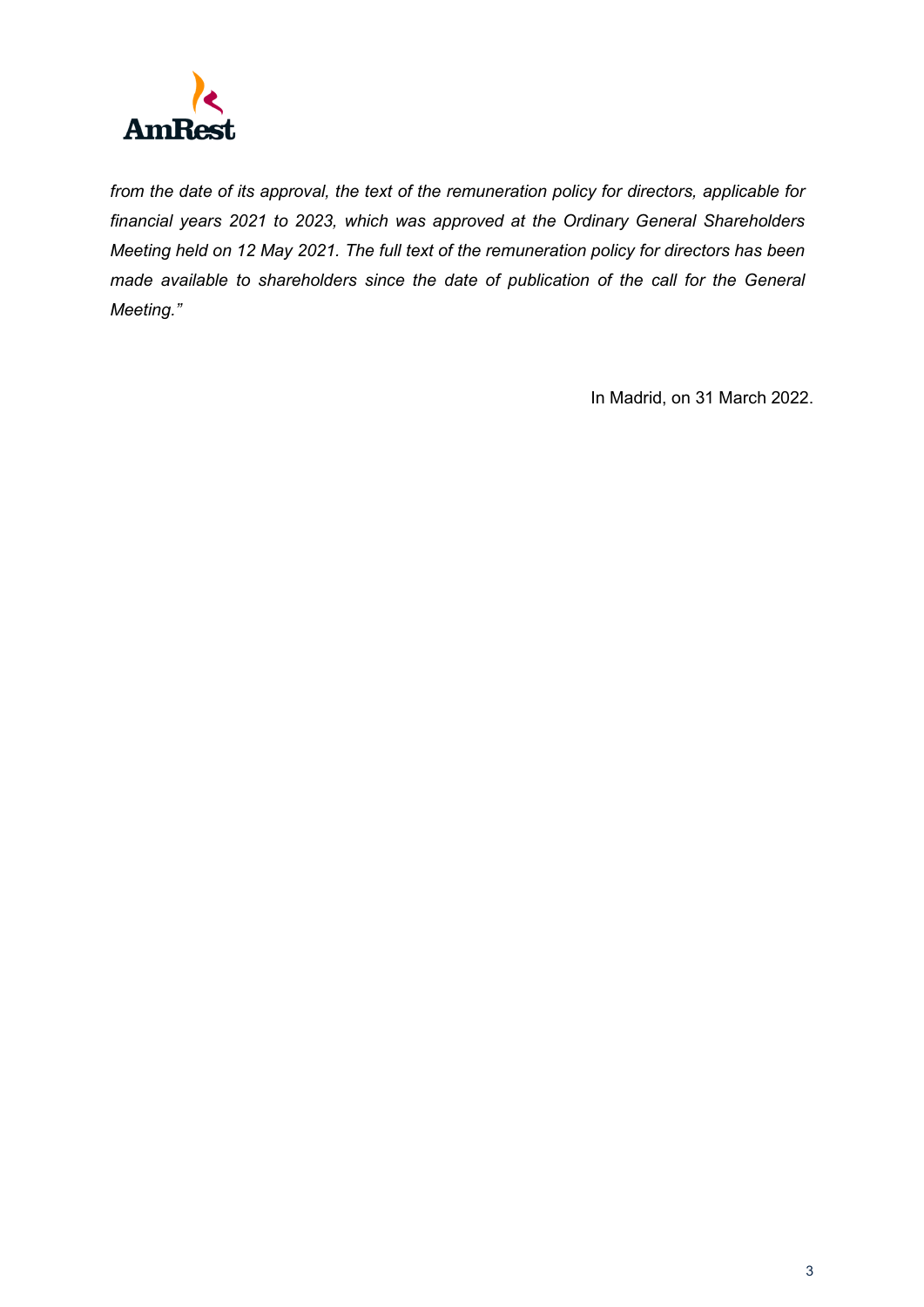

# **REPORT PREPARED BY THE APPOINTMENT AND REMUNERATION COMMITTEE OF AMREST HOLDINGS, SE, ON THE PROPOSAL FOR APPROVAL OF THE REMUNERATION POLICY FOR DIRECTORS OF THE COMPANY, INCLUDED IN ITEM SIX OF THE AGENDA OF THE ORDINARY GENERAL SHAREHOLDERS MEETING, CALLED FOR 12 AND 13 MAY 2022, IN THE FIRST AND SECOND CALL, RESPECTIVELY**

# **1. PURPOSE OF THE REPORT**

This report has been prepared by the Appointment and Remuneration Committee of AmRest Holdings, SE ("**AmRest**" or the "**Company**"), in compliance with the provisions of current Article 529 novodecies of Royal Legislative Decree 1/2010, of 2 July, approving the consolidated text of the Spanish Companies Act (*Ley de Sociedades de Capital*) ("**LSC**" or "**Companies Act**"), which establishes that the remuneration policy for directors must be reasoned and accompanied by a specific report of the Appointment and Remuneration Committee to justify the proposal, the approval of which is proposed as item six on the Agenda of the next Ordinary General Shareholders Meeting to be held on 12 May 2022, at the first call or, if the necessary quorum is not reached, on 13 May 2022, at the second call.

In accordance with the provisions of the Rules of Procedure of the Board of Directors of AmRest, the Appointment and Remuneration Committee is the body authorised to propose to the Board of Directors the modification or replacement of the Remuneration Policy for Directors and those carrying out senior management duties.

In compliance with the above, the Appointment and Remuneration Committee has agreed to submit to the Board of Directors this report concerning the proposed AmRest Remuneration Policy for directors for financial years 2022-2024 (the "**Policy**" or "**Remuneration Policy**"), attached as Annex to this report. This report is submitted to the Board of Directors so that this body can in turn submit this proposal to the AmRest General Shareholders Meeting for approval.

If approved, the Policy will supersede and void, with respect to financial year 2022 and from the date of its approval, the Remuneration Policy for the years 2021 to 2023, which was approved by the General Shareholders Meeting of the Company on 12 May 2021.

### **2. JUSTIFICATION FOR UPDATING THE PROPOSAL**

The proposal for a Remuneration Policy, which will be submitted to the Board of Directors and, subsequently, to the Ordinary General Shareholders Meeting, follows the lines established in the previous remuneration policies for directors, introducing the necessary amendments due to the entry into force of Spanish Law 5/2021, of 12 April, which incorporated important changes in matters of remuneration of the Board members of listed companies. In view of this amendment and in accordance with the new wording of Article 529 novodecies of the LSC, it is considered appropriate and necessary to take advantage of the approval of a new Remuneration Policy to introduce the legislative amendments approved under that Act, in line with the objective of constant updating and revision of the Company's corporate governance system, so as to align it with the best practices of corporate governance and amendments.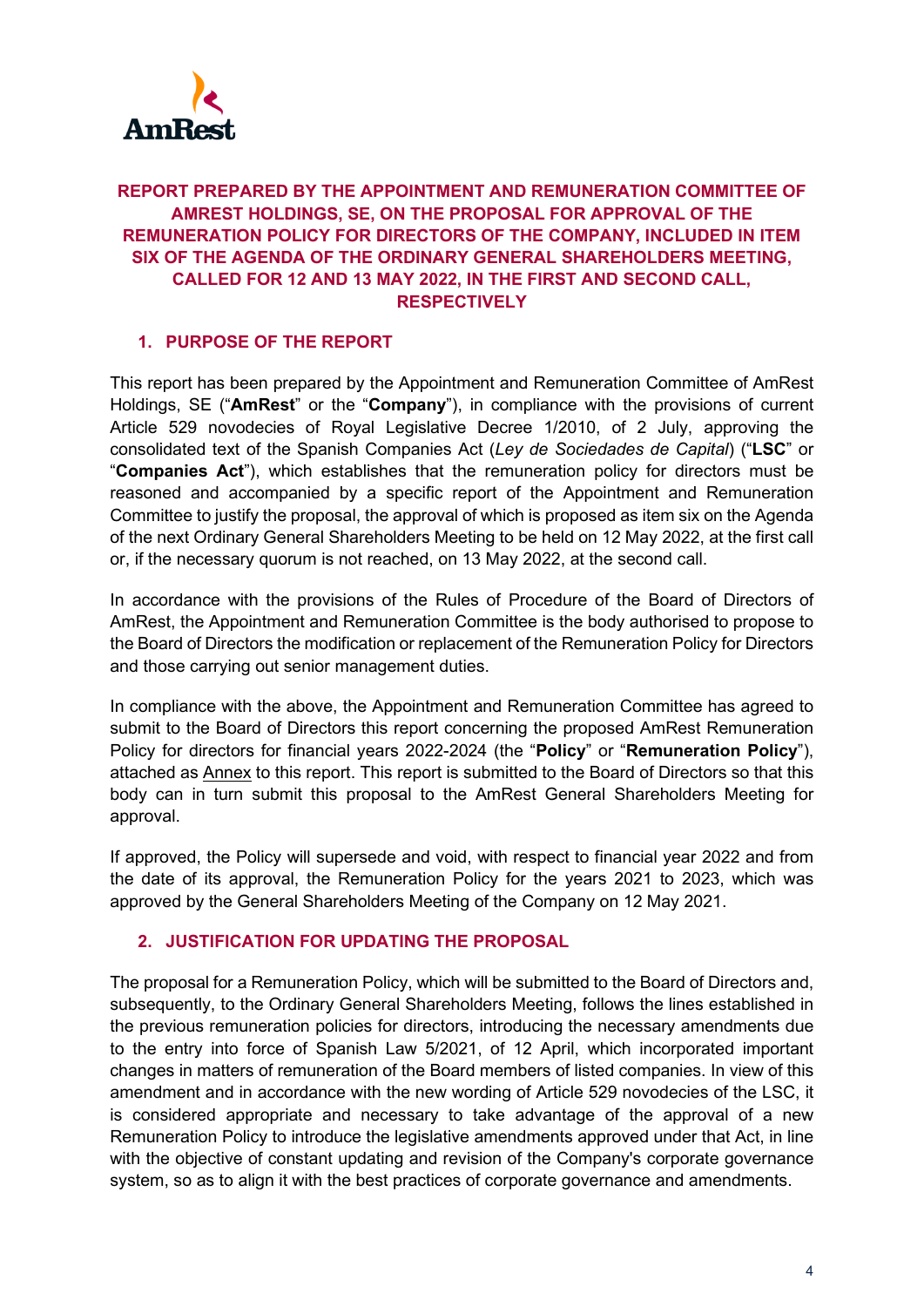

It has also been considered desirable to update the remuneration of non-executive directors in the Policy proposed for approval.

The current AmRest Remuneration Policy for directors provides for non-executive directors the remuneration that has remained unchanged since 2017, except for a 50% reduction for all board members during 2020.

The Company's monitoring and supervision requires more and more dedication on the part of the directors. In the case of AmRest, this greater dedication by directors has become evident, for example, by the increase in the number of meetings in 2020 (where 49 board meetings and 28 various committee meetings were held) and 2021 (where 34 board meetings and 26 various committee meetings were held). In view of the greater dedication of the directors, and maintaining the primary objective of ensuring that the remuneration received by directors is in reasonable proportion to the Company's importance, with the current economic situation and the market standards of comparable companies at both national and international level, it has been considered necessary and appropriate to proceed with this review, which ensures maintaining the previous principles of proportionality and reasonableness.

In turn, remuneration must be adequate to attract and retain the directors of the desired profile and to reward the dedication, qualification and responsibility required by the office, without compromising the independence of the directors' judgement. This Committee considers that the achievement of these objectives is facilitated by the proposed review.

Likewise, the remuneration of the Executive Chairman for the performance of his executive functions is maintained under the same terms, as approved in the Remuneration Policy for Directors at the Ordinary General Shareholders Meeting held on 12 May 2021. However, the Policy proposed for approval includes items relating to the contracts of directors which must be noted, in accordance with the provisions of the new regulations in force.

# **3. VALID TERM OF THE REMUNERATION POLICY**

The Company will apply this Remuneration Policy for Directors during financial years 2022 (as of its approval), 2023, 2024 and 2025.

Any amendment or replacement of the Remuneration Policy during this period will require the prior approval of the General Shareholders Meeting, in accordance with the provisions of the legislation in force, without prejudice to the remuneration expressly approved by the General Shareholders Meeting, pursuant to section 5 of the above Article 529 novodecies.

# **4. CONCLUSIONS**

The remuneration system established for directors is based on general principles and foundations which seek to ensure that remuneration is in reasonable proportion to the Company's importance, its economic situation and the market standards of comparable companies. The established remuneration system, especially in the case of executive directors, is aimed at promoting the long-term profitability and sustainability of the Company.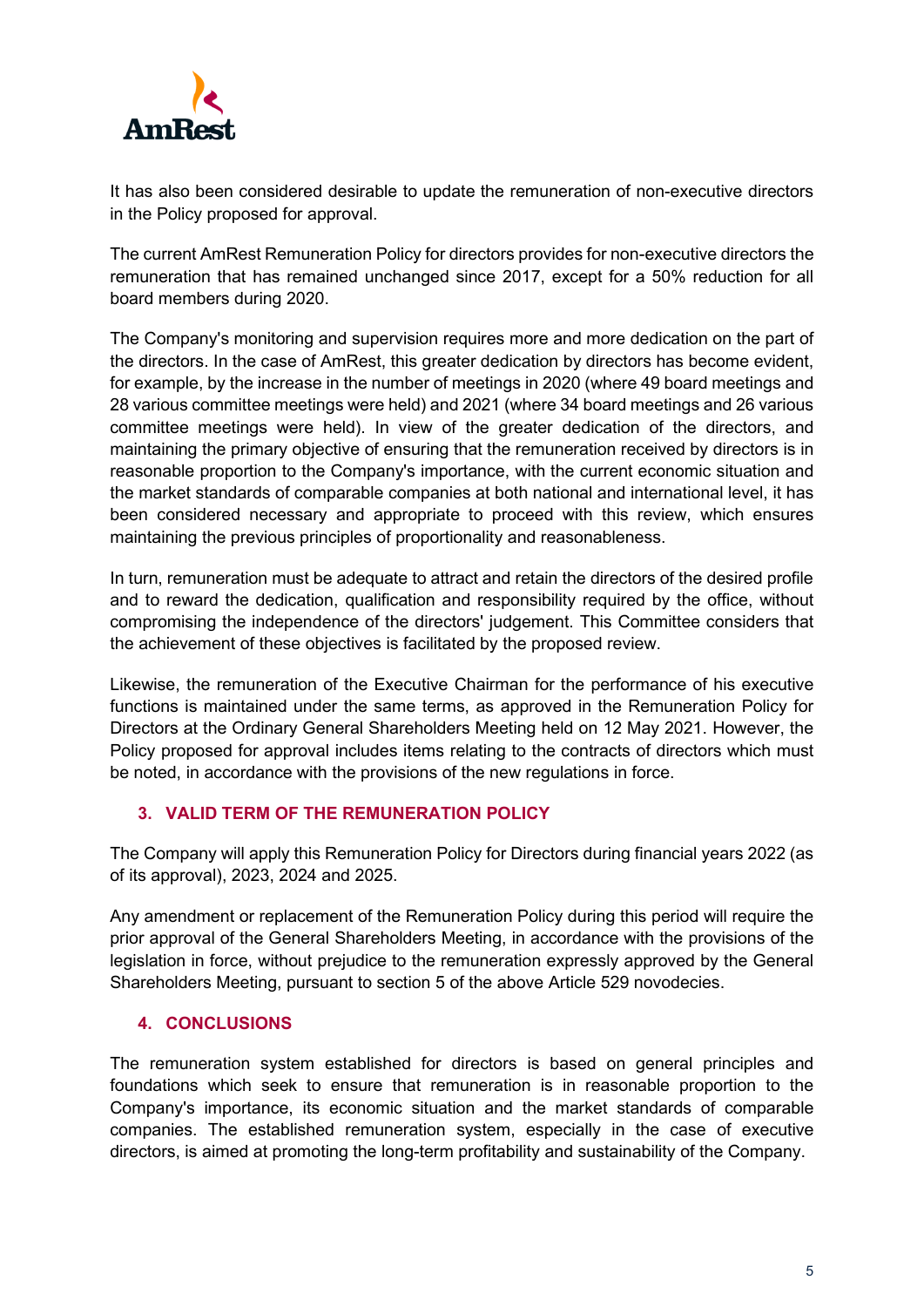

The Appointment and Remuneration Committee considers that the proposal of the Remuneration Policy for Directors submitted to the Board fulfils this purpose, is compliant with new applicable regulations, and follows most of the recommendations contained in the revised Code of Good Governance for Listed Companies approved by the Spanish National Securities Market Commission (*Comisión Nacional del Mercado de Valores [CNMV]*) on remuneration, as well as generally recognised recommendations for good governance in international markets in this field.

Therefore, following the analysis and review carried out, the Appointment and Remuneration Committee decides to submit this report, together with the Remuneration Policy that accompanies it, to the Board of Directors for submission to the General Meeting for approval.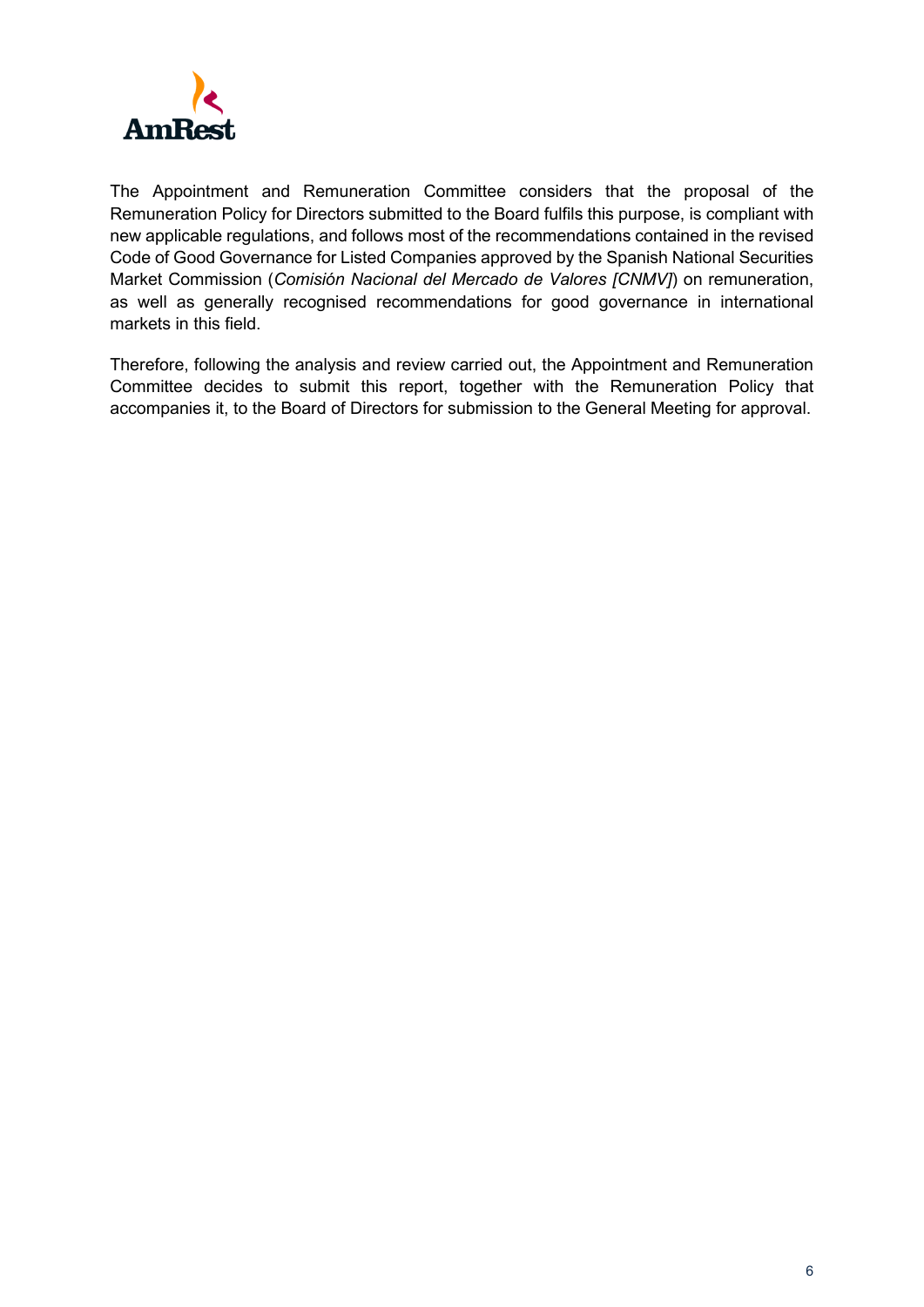

### **ANNEX**

#### **AMREST HOLDINGS, SE**

#### **REMUNERATION POLICY FOR DIRECTORS 2022-2025**

### **1. INTRODUCTION**

The Board of Directors of AMREST HOLDINGS, SE ("**AmRest**" or the "**Company**"), in exercise of the powers conferred on it and of the provisions of Articles 29 of its Articles of Association and 27 of the Rules of Procedure of the Board of Directors, draws up this remuneration policy for directors (the "**Remuneration Policy**"), for submission to the Ordinary General Shareholders Meeting for approval as a separate item on the agenda, in accordance with legal provisions.

If approved, the Remuneration Policy will replace and void, with regard to financial year 2022, the Remuneration Policy for Directors of the Company for financial years 2021 to 2023, which was approved by the General Shareholders Meeting of the Company on 12 May 2021, and its validity will also cover the financial years 2023, 2024 and 2025.

The Company wishes to align this policy with the follow-up to corporate governance recommendations regarding the remuneration of internationally recognised directors in general, without prejudice to the fact that these are in accordance with the specific needs and circumstances of the Company.

### **2. PURPOSE AND BASIC PRINCIPLES**

The main purpose of the AmRest Remuneration Policy for Directors is to contribute to the development of the values, mission and vision of the AmRest Group, so that the remuneration corresponding to the members of the Company's governing body is appropriate to the achievement of the objectives and duties that concern the directors. This Remuneration Policy contributes to the Company's business strategy, interests and long-term sustainability, with the objective of creating shareholder value in a sustainable way over time, incorporating the necessary precautions to avoid excessive risk-taking and the rewarding of unfavourable results.

In this sense, the basic principles that inspire the Remuneration Policy to achieve this contribution to the Company's strategy, interests and long-term sustainability are as follows:

- Assess the dedication, qualification and responsibility required for the office, seeking moderation and in any case relating to the remuneration that is paid in the market in comparable companies, so that they align with best market practices.
- The remuneration of external directors, and in particular independent directors, will be as necessary to correspond to the effective dedication, qualification and responsibility required by the office, but not so high as to compromise their independence in judgement.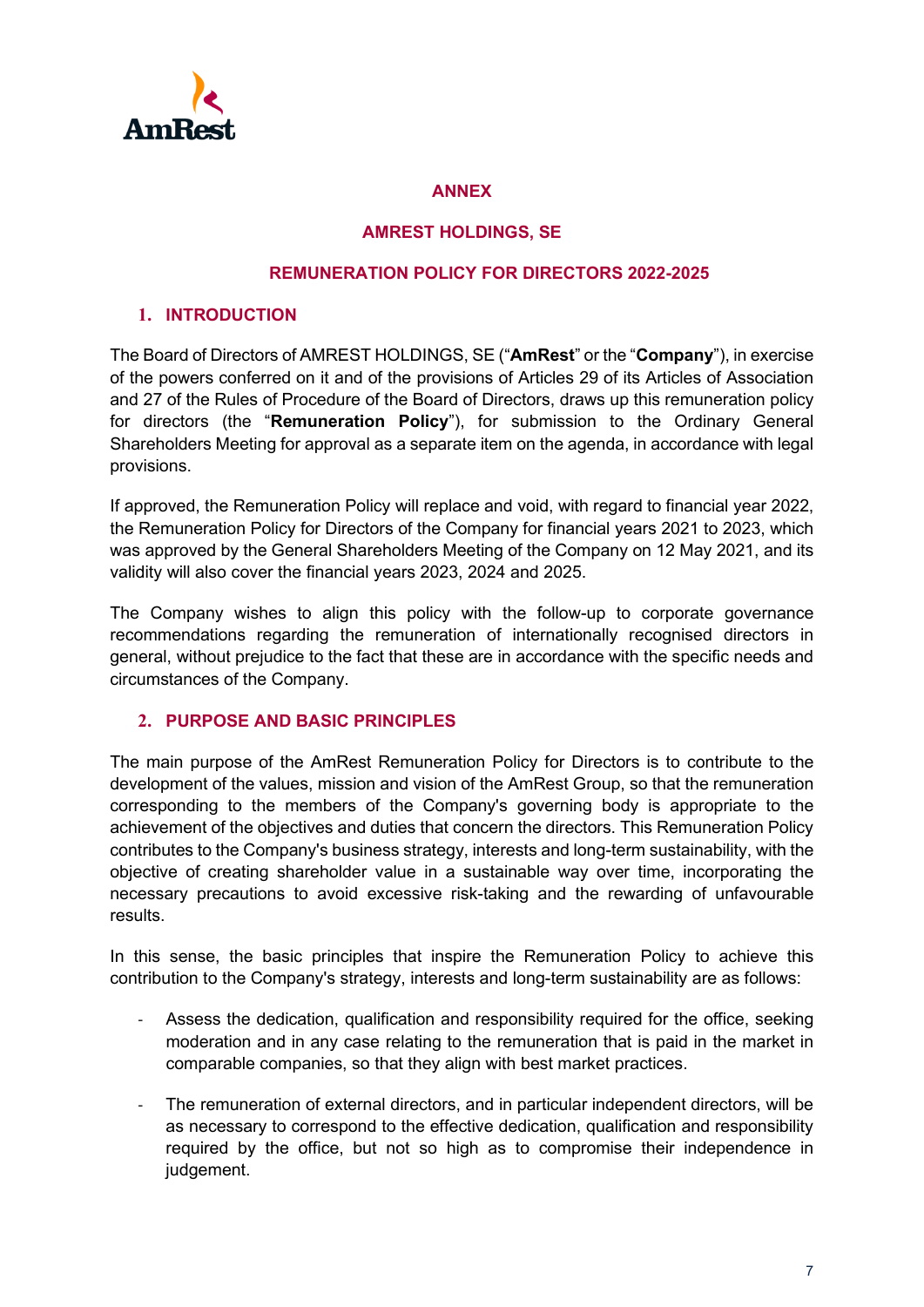

- Maintain a balance between the interests of the directors and shareholders and, in particular, align the policy with the Company's values, the maximisation of the company dividend and profitability for shareholders.
- Ensure that the remuneration system promotes the achievement of the strategic objectives established by the Company and its group (the "**Group**").
- Ensure commitment to the principle of full transparency of the Company's Remuneration Policy by providing timely, sufficient and clear information in line with applicable regulations and corporate governance recommendations, as recognised in international markets for the remuneration of directors.

In the preparation of the Remuneration Policy and in determining the remuneration scheme and other remuneration terms and conditions for directors, the Board has paid special attention to the remuneration and employment terms of the Company employees.

In this sense, the Remuneration Policy is aligned with that of the other employees and directors of the Company, with regard to the principles that inspire it, such as, among others:

- (i) remuneration equity: ensuring non-discrimination on grounds of gender, age, culture, religion or race in the application of remuneration practices and policies. In this regard, AmRest professionals, including employees, executives and directors, are paid in a manner consistent with the level of responsibility, leadership and performance within the organisation, favouring the retention of key professionals and the attraction of the best talent,
- (ii) proportionality and risk management: remuneration levels are appropriate to the importance of the Company, its current economic situation and market standards in comparable sectors and companies. In addition, provisions to mitigate inappropriate risk-taking are included; and
- (iii) values: the Remuneration Policy is designed to attract and retain the best professionals and to motivate a high performance culture.

Furthermore, the conditions of the other employees of the Group have been taken into account to the extent that directors will not be granted any remuneration that is not similar to that which other Company employees may receive.

Consideration is also given to the results of the votes on the remuneration policy approved by the General Shareholders Meeting, as well as the results of the advisory votes on the annual remuneration report of directors. In particular, the Remuneration Policy 2021-2023 was approved with 98.631% of the votes and the annual remuneration report was approved with 99.97% of the votes, which represents a very significant support for the Company's Remuneration Policy, the principles of which continue in effect. Therefore, it has not been considered appropriate to make structural changes to the Remuneration Policy at this time.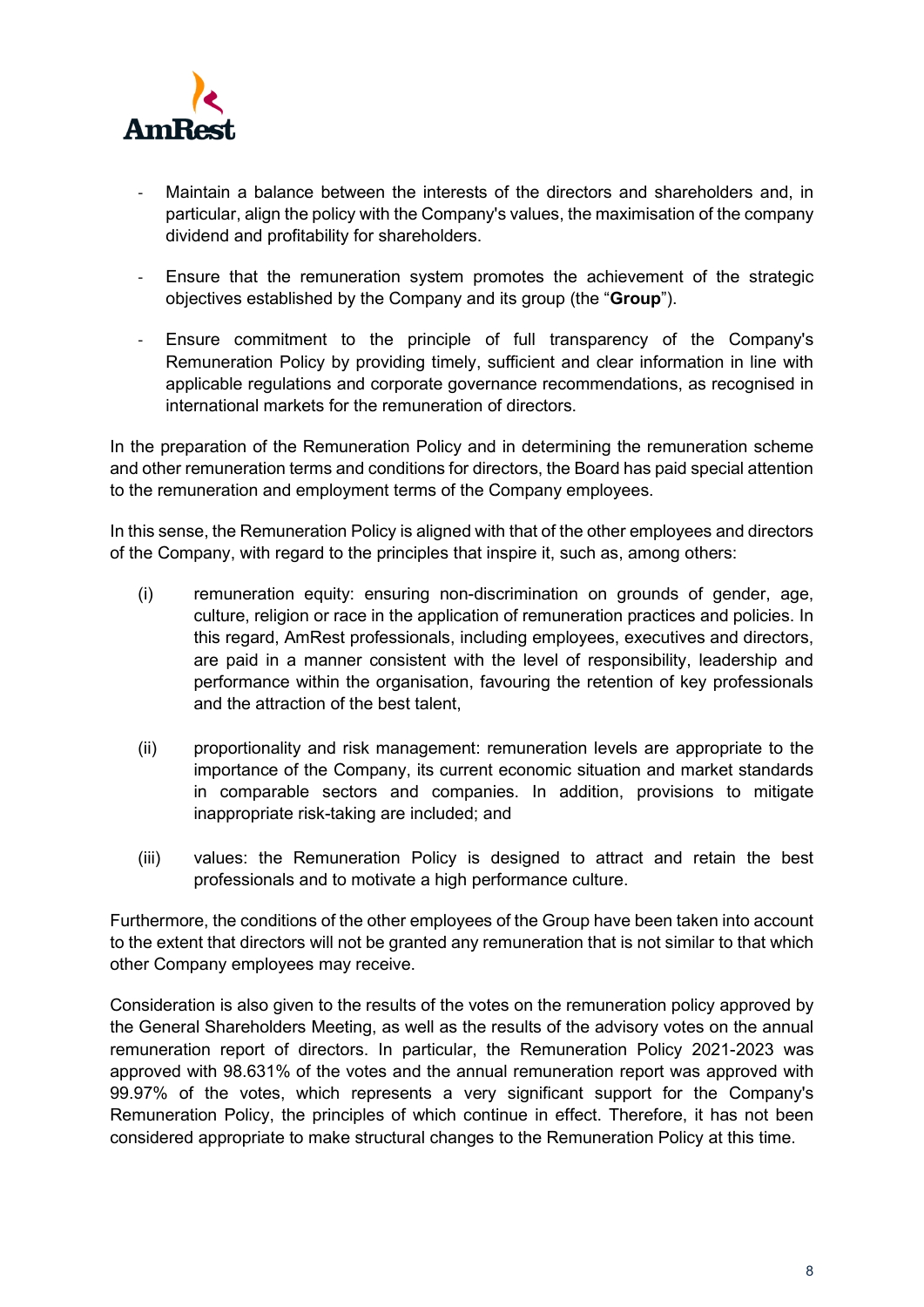

Finally, both the Appointment and Remuneration Committee and the Board of Directors have ensured that the Remuneration Policy is aligned with the CNMV recommendations in the Code of Good Governance.

# **3. DECISION-MAKING PROCESS FOR THE DETERMINATION, REVIEW AND APPLICATION OF THE REMUNERATION POLICY**

This Remuneration Policy has been drawn up and approved by the AmRest Board of Directors, at the proposal from the Appointment and Remuneration Committee, and its approval is proposed to the AmRest General Shareholders Meeting.

In accordance with the Rules of Procedure of the Board of Directors of the Company, the Board is responsible for determining the remuneration of directors for the performance of their duties, as well as for setting up the remuneration package of the Executive Directors for the performance of their executive duties, within the statutory framework and the remuneration policy approved by the General Meeting.

In turn, the Appointment and Remuneration Committee is responsible for proposing to the Board the remuneration policy for directors, as well as the individual remuneration and other contractual conditions of the executive directors, ensuring also their observance. Likewise, in accordance with the provisions of the Rules of Procedure of the Board of Directors of the Company, the Appointment and Remuneration Committee is responsible for analysing, formulating and periodically reviewing the remuneration policy applied to the executive directors, verifying the information on the remuneration for directors.

In preparing this Remuneration Policy, the Appointments and Remuneration Committee and the Board of Directors have taken into account the pay schemes of comparable companies, as well as the terms of employment of the Group's employees. The Appointment and Remuneration Committee has the appropriate composition and operating rules to avoid the generation of conflict of interest situations in the process of preparing the Remuneration Policy, in addition, it is able to address them in case any should arise.

## **4. STRUCTURE OF REMUNERATION FOR DIRECTORS IN THEIR CAPACITY AS SUCH**

Remuneration for directors in their capacity as such will consist of a fixed annual amount, which is established as follows:

- (i) The maximum annual amount of remuneration for all the directors in their capacity as such will be determined by the General Meeting.
- (ii) The Board of Directors, at the proposal from the Appointment and Remuneration Committee, will distribute among its members the above maximum remuneration, taking into account the duties and responsibilities assigned to each director, the category to which each director belongs, membership in the Board Committees and other objective circumstances considered relevant by the Board.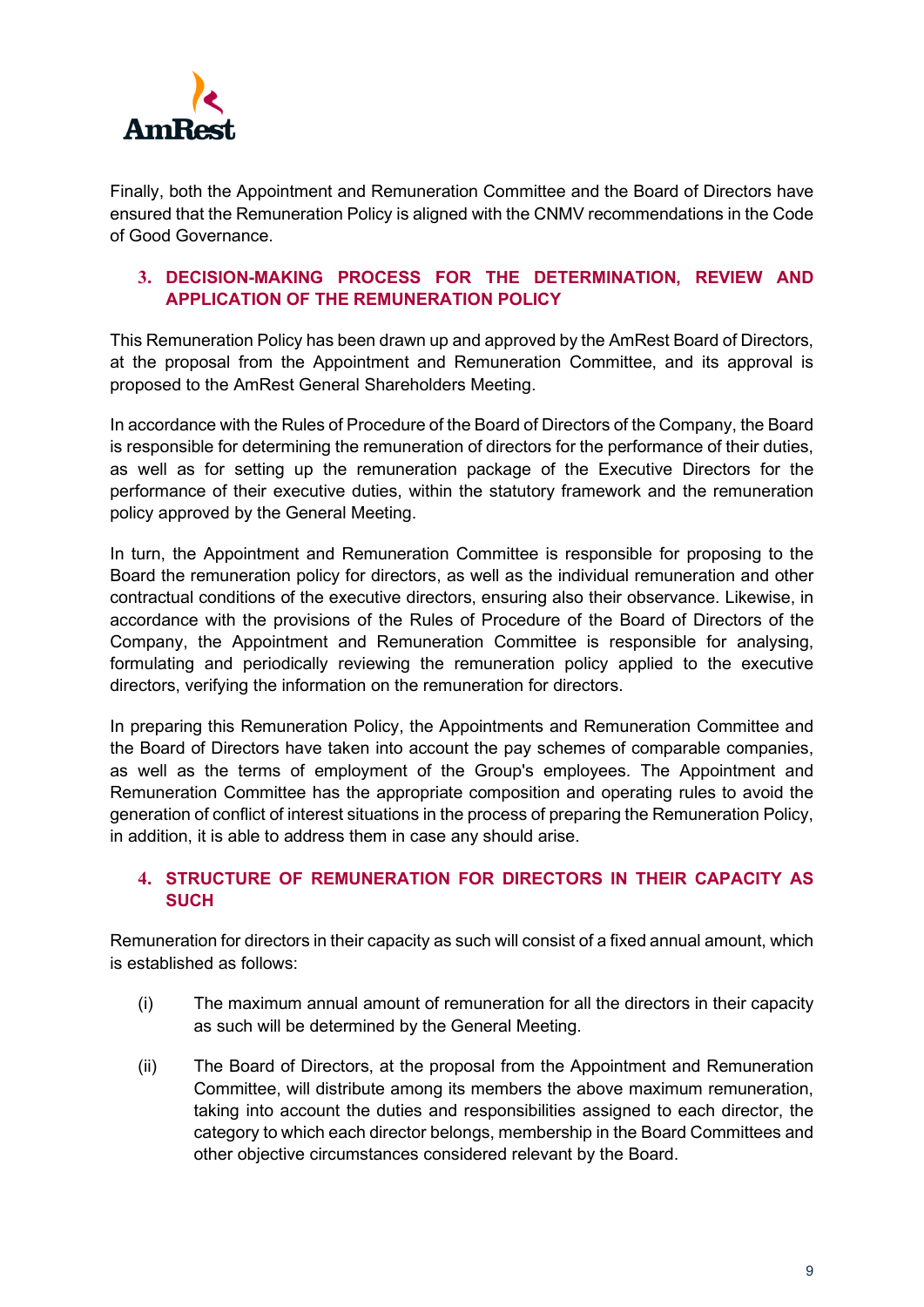

The Board members will receive, as such, statutory remuneration whose maximum annual amount for the entire Board of Directors is determined by the General Meeting and is updated according to the rates or magnitudes that the Meeting itself defines. The maximum remuneration of the directors in their capacity as such is set, as a whole, at EUR 1,500,000. This overall amount is intended to provide the Board with a certain margin for manoeuvring during the validity of the Remuneration Policy for Directors.

Remuneration for directors is made up of the following items: (i) a fixed amount; and (ii) allowances for effective attendance at Board meetings and at its delegated or advisory committees. The fixed amount is, quantitatively, the main item of remuneration for directors.

Also, as indicated above, the Board of Directors is responsible for determining the distribution among its members of the maximum amount of remuneration. The distribution may be made on an individual basis, taking into account the duties and responsibilities assigned to each director, membership in Board committees and any other objective circumstances deemed relevant by the Board of Directors.

## 4.1. Annual fixed remuneration for participation in the Board of Directors

The maximum amount of the annual fixed remuneration for this item is EUR 82,500 per director annually.

Any remuneration that a director may receive in cash or in kind from the Company or its Group as an employee will be deducted from this amount, with the understanding that this discount will not apply to what is received as executive director.

### 4.2. Fixed annual remuneration for participation in the Board Committees

In addition to the remuneration provided in section 4.1 above, Independent Directors will receive an additional annual remuneration of EUR 27,500 for their membership in the Executive Committee or in any of the committees delegated by the Board (regardless of the number of Committees of which the Independent Director is a member).

### 4.3. Allowances

The Directors, in their capacity as such, may receive allowances for attendance at each of the Board and Committee meetings they actually attend.

The annual amount of the allowance for attendance will depend on the number of meetings actually held and the number of directors attending these meetings.

### 4.4. Coverage of risk and liability benefits

The Company may pay the amount of the premiums corresponding to the insurance policies contracted by the Company with different insurers to cover the death and disability benefits of directors due to accident or natural causes, as well as contracting a liability insurance for all its directors under the usual market conditions and proportionate to the circumstances of the Company itself.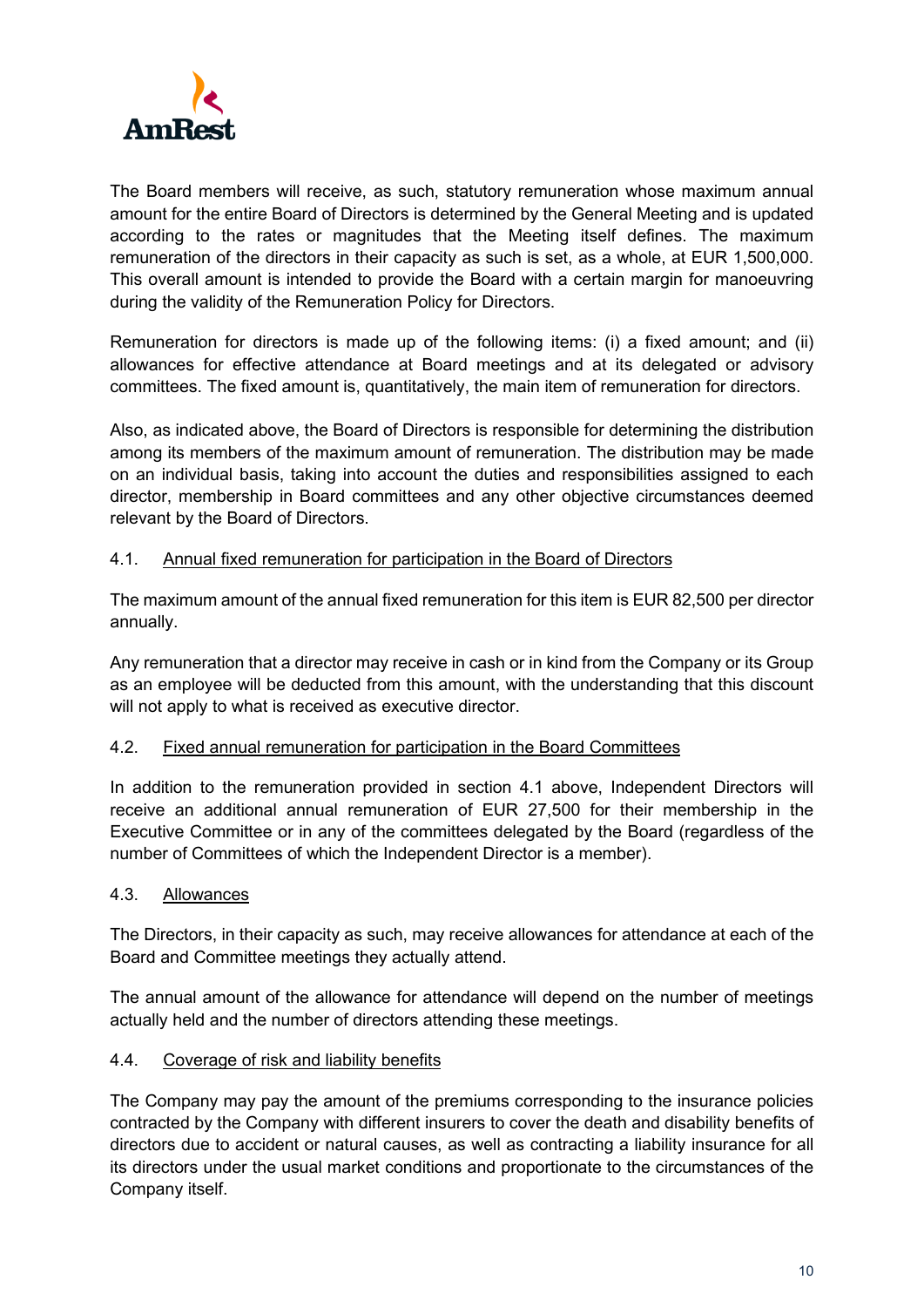

## 4.5. Expenses associated with Board and Committee meetings

Expenses associated with travel and stays for attendance at Board and Committee meetings will be covered directly by the Company and/or reimbursed to the directors, provided that these expenses have been previously notified to the Company and accepted by it, and are duly justified.

## 4.6. Absence of other remuneration

Other than the remuneration indicated in the preceding sections and without prejudice to the provisions of the following section for executive directors, directors will not be entitled to receive any other remuneration from the Company or its Group, regardless of its concept.

# **5. STRUCTURE OF THE REMUNERATION FOR EXECUTIVE DIRECTORS FOR THE PERFORMANCE OF EXECUTIVE DUTIES**

In addition to what they may receive as directors in their capacity as such, executive directors may receive, for the performance of the executive duties delegated or entrusted to them by the Board, remuneration as determined by the Board itself. As of the date of this report, José Parés Gutiérrez, chairman of the Board of Directors, is the only member with executive duties assigned to him.

The remunerative items that make up the remuneration of the Executive Director, as well as the basic terms for the performance of his duties, must be included in a contract signed with that director. This contract must be approved in advance by the Board with the favourable vote of two-thirds of its members, at which time, the director in question must abstain from voting and deliberation.

Remuneration of executive directors may consist of fixed salaries; compensation for termination of the director office for reasons other than failure to perform his duties; pensions; insurance; social security systems and retirement plans; or other remuneration in kind.

### 5.1. Remuneration principles for executive directors

The basic principles governing the remuneration of executive directors are as follows:

- Ensure that remuneration, in terms of its overall structure and size, complies with market best practices and is competitive in relation to comparable companies.
- Establish objective criteria for the calculation of the individual remuneration of each executive director, taking into account individual performance and the achievement of the Company's business objectives.
- Maintain commitment to the values pursued by the Company and the Group, including corporate and personal ethics, meritocracy and conciliation, so as to retain the best talent.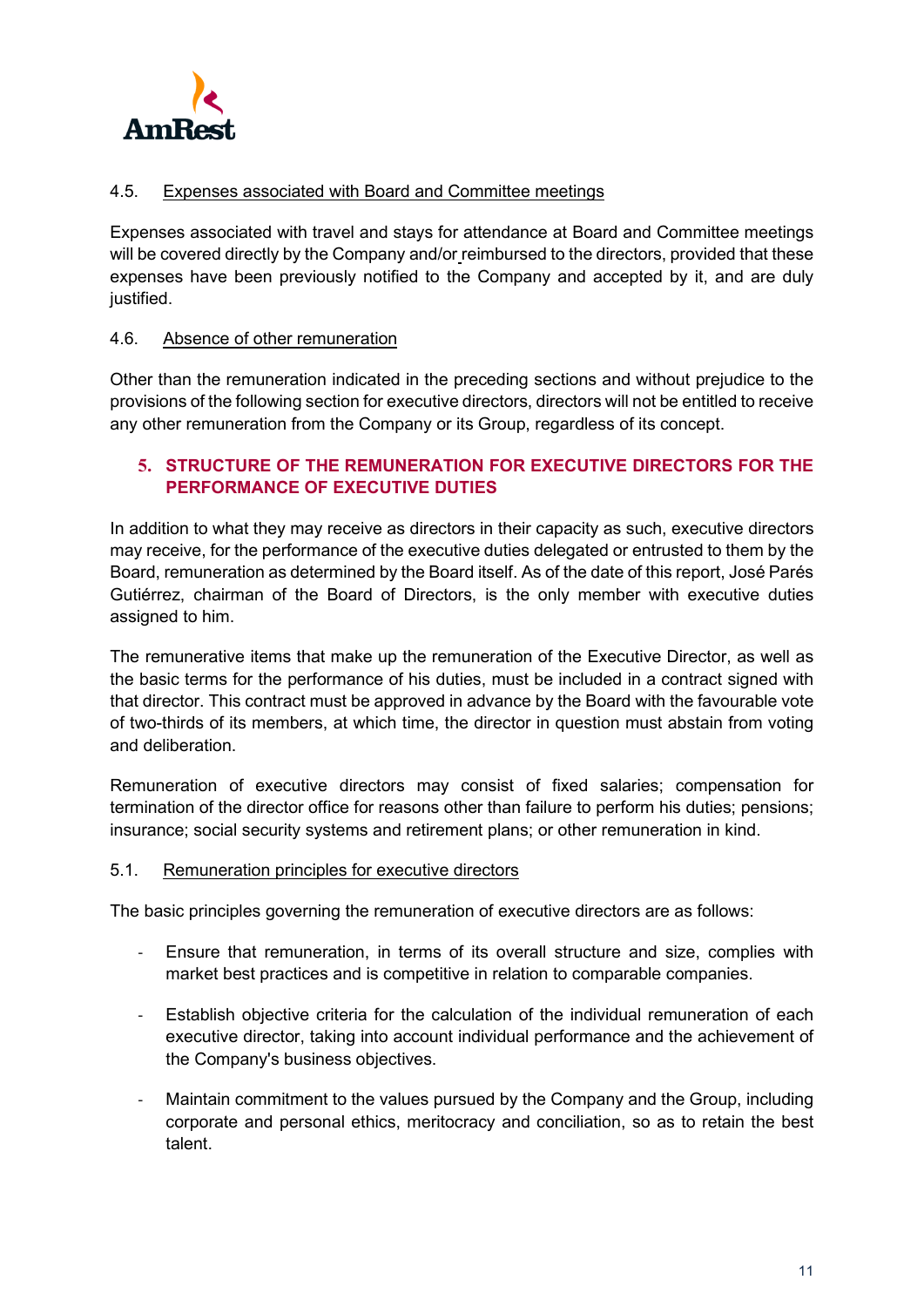

## 5.2. Fixed remuneration

Fixed remuneration for executive directors will vary according to the responsibility assumed and the characteristics of the duties performed by the director, which will be reviewed annually by the Board of Directors at the proposal of the Appointment and Remuneration Committee.

Fixed remuneration for executive directors may not exceed EUR 500,000 per year. This figure may be increased during the Policy's period of validity, in accordance with the AmRest Group general salary update rules, which may not exceed 10% per year.

### 5.3. Variable remuneration

Executive directors of the Company will not receive variable remuneration, nor will they form part of remuneration plans through shares or linked to the share price of the Company.

## 5.4. Remuneration for the performance of the office of director or other duties in other companies of the Group

Executive directors may receive additional remuneration for the provision of services to other companies of the Group, although the overall amount of remuneration to be received may not exceed the maximum limits set out in this policy.

### 5.5. Health-care benefits and other remuneration in kind

The remuneration system for executive directors may be complemented by health and life insurance contracted by the Company, in line with the practice followed in the market by comparable companies. Also, executive directors may be paid with other remuneration in kind, such as rental of vehicles, garage spaces, housing, travel expenses, travel allowances, coverage of transfer expenses, including transfer to a location abroad, and other social benefits generally applicable to the directors of the Company. This will be decided by the Board of Directors at the proposal of the Appointment and Remuneration Committee.

The relative proportion of health-care benefits and other remuneration to fixed remuneration, will be 20%, unless the executive director receives no fixed remuneration for the performance of executive duties, in which case, the limit on the value of the health-care benefits and other remuneration will be the same as provided for the fixed remuneration.

# **6. BASIC TERMS FOR CONTRACTS WITH EXECUTIVE DIRECTORS**

# a) Duration of the contract

Contracts with executive directors of the Company will be indefinite.

b) No-claim and claw-back clauses

These are not applicable since there is no provision for the possibility of variable remuneration for executive directors.

c) Advance notice